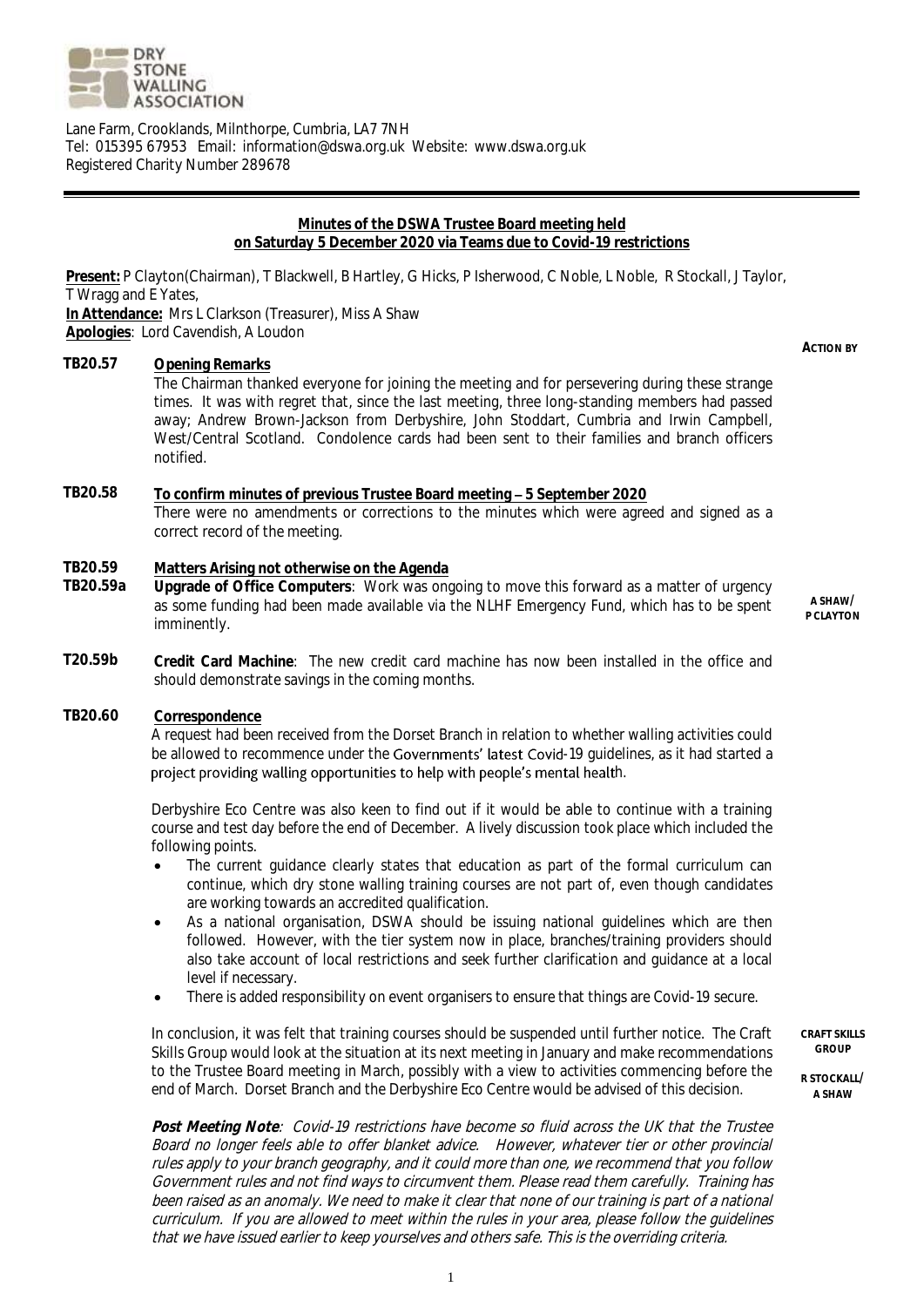**TB20.61 Branch Updates from Trustees** The Isle of Skye Branch has been successfully deregistered from the Office of the Scottish Charity Regulator (OSCR) and is now a true branch of the national organisation. **TB20.62 Covid-19 TB20.62a National Lottery Heritage Fund (NLHF) Emergency Fund**: Most branches had ordered PPE supplies as part of this grant, with a small increase provided on the original budgets allocated. There is a need to have all expenditure allocated in the coming week in order for the claim to be submitted. There may be an underspend and it was agreed that L Clarkson would contact the Grants Officer to see if it might be possible to extend the timescale for a further month, given the fact that a second full lockdown had been imposed during the grant period. **L CLARKSON TB20.62b Training Courses and Test Days**: Item already covered above in correspondence (TB20.60) **TB20.62c Furloughed Staff**: It was agreed that if it is safe to do so and Government guidance allows for staff to return to the office, this could take effect from January 2021. A brief discussion took place on additional actions that could be implemented to make the office situation as safe as possible, one of which was a replacement phone system to enable calls to be transferred within the office. Options for this would be followed up as soon as possible. It was suggested that a communications company might be more appropriate than BT and if the options were within a £300/£500 budget it was agreed the changes should be implemented without further need to refer back to the Trustee Board. **A SHAW A SHAW TB20.63 Governance Issues** A brief discussion took place about the "visioning" training offered as part of the NLHF Emergency Grant, consultancy funding, which was considered to be beneficial. It was agreed that this would be followed up. It was suggested that the process could be done on line and therefore if a date could be identified, those wanting to take part could do so and a report produced thereafter for full circulation. The skills audit for trustees was also needed and E Yates agreed to follow both of these items up and report back. **E YATES TB20.64 DSWA 5-Year Plan/Business Plan** It was agree that the document would be updated ahead of the next Trustee Board meeting. **R STOCKALL TB20.65 DSWA Policies TB20.65a Safeguarding Policy**: The final document had been circulated ahead of the meeting and thanks were recorded to E Yates and J Taylor for the huge amount of work that had been done. It was noted that some branches had expressed concerns about the amount of detail within the document and what appeared to be a large burden on branch members. It was agreed that a short explanatory sheet should be produced to allay these concerns. It was further agreed that an amendment table should be added to the policy to keep track of any changes and the date. With these additions, there was unanimous agreement to adopt the policy, proposed by P Clayton and seconded by R Stockall. The document would be put on the DSWA website in due course. It was noted that safeguarding would also be covered for Examiners and Instructors as part of the ongoing IQA developments and it was agreed that it would be useful for L Clarkson and E Yates to liaise on this matter. **E YATES B HARTLEY A SHAW L CLARKSON/ E YATES TB20.65b DSWA Policies**: A draft list of policies had been circulated prior to the meeting. Due to time constraints it was agreed that B Hartley would follow this up outside the meeting and report back. **B HARTLEY TB20.66 Financial Matters** Charity Commission full year end accounts: Copies of the accounts had been circulated beforehand. Queries that had been raised by the Trustee Board had been addressed. A report by the Treasurer accompanied the final accounts. Grateful thanks were recorded to L Clarkson for the large amount of work that had been carried out in order to make the accounts easier to understand. It was noted that the format is issued by the Charity Commission under the Financial Reporting Standards and, as such, is not open to change. However, work had been done in

**A SHAW**

ahead of being presented at the AGM in March.

conjunction with the accountants to clarify the way in which figures were amalgamated as well as making changes to the way items were recorded on the Sage financial system, which should make things easier in the future. It was noted that the full accounts also include assets and a depreciation figure which cannot be added to the Sage accounts. There were no further queries about the accounts, which were unanimously agreed and approved, proposed by P Clayton and seconded by B Hartley. These would be signed and returned to the accountants for signature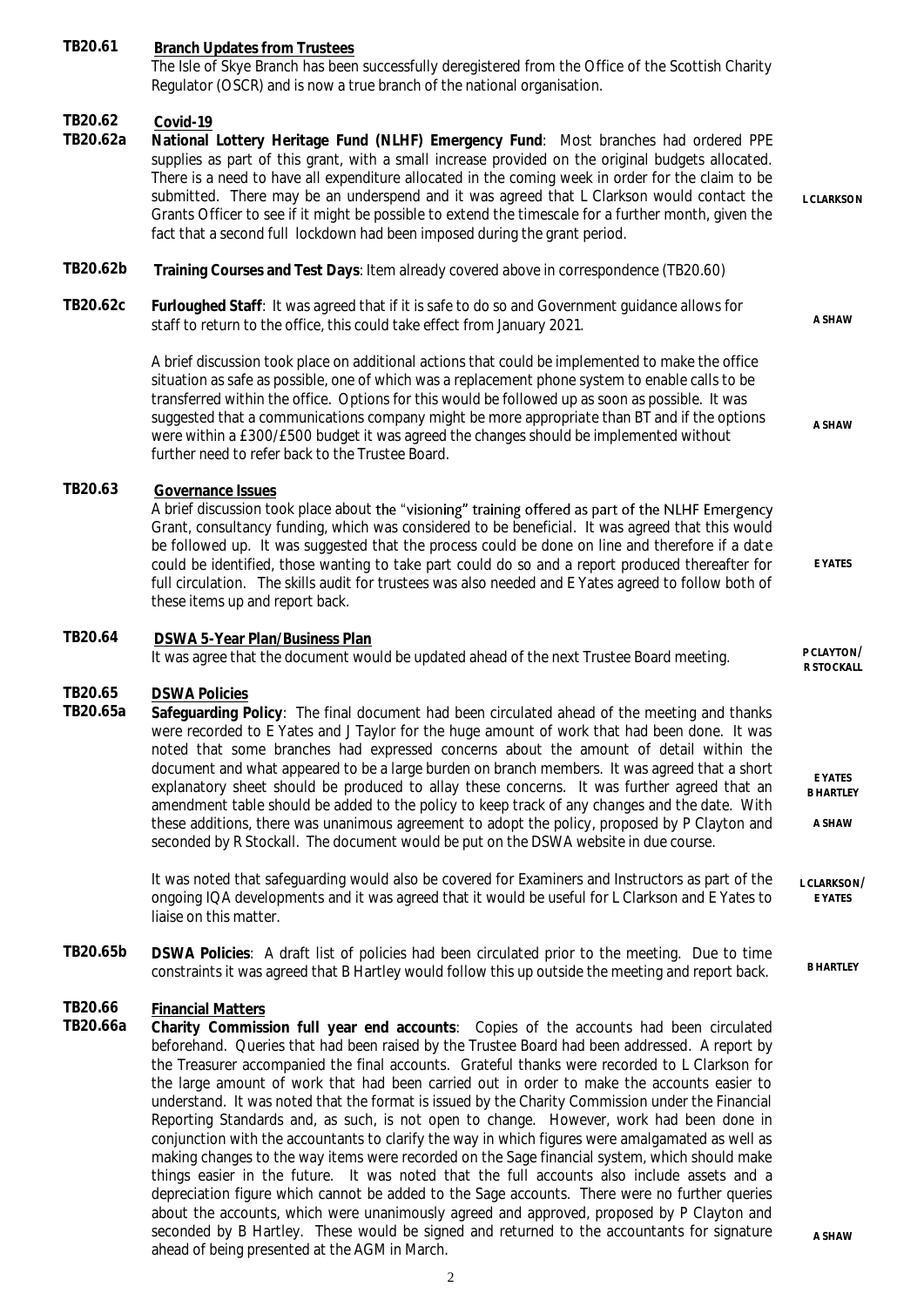| TB20.66b            | Current Financial Figures: It was agreed that quarterly management accounts would continue to<br>be produced for the Trustee Board meetings, which show a clear breakdown of income and<br>expenditure for the charity. The most recent report would be circulated with the minutes.                                                                                                                                                                                                                             | L CLARKSON/<br>A SHAW               |
|---------------------|------------------------------------------------------------------------------------------------------------------------------------------------------------------------------------------------------------------------------------------------------------------------------------------------------------------------------------------------------------------------------------------------------------------------------------------------------------------------------------------------------------------|-------------------------------------|
|                     | A request was made that the financial item should be placed higher up the agenda and sufficient<br>time allowed to discuss issues in more details, which would be addressed for the next meeting.                                                                                                                                                                                                                                                                                                                | A SHAW                              |
| TB20.66c            | NLHF Green Recovery Grant: It was disappointing to note that the Association had not been<br>successful with its application for this grant although had made it through the first round of<br>criteria. The work done in preparing this application should stand DSWA in good stead for future<br>funding opportunities which would likely open in the spring.                                                                                                                                                  | A SHAW                              |
| TB20.66d            | Resilience Funding for Scottish Charities: Details had been received of potential funding<br>opportunities within Scotland which would be followed up.                                                                                                                                                                                                                                                                                                                                                           | L CLARKSON                          |
| TB20.67<br>TB20.67a | Membership<br>Current Membership Figures: The current membership figures are as follows: a total of 1047<br>members, including 774 Open, 233 Professional, 14 Corporate and 22 Junior/student.                                                                                                                                                                                                                                                                                                                   |                                     |
|                     | A suggestion was made that the idea of gift memberships and merchandise was put on Facebook,<br>which would be followed up.                                                                                                                                                                                                                                                                                                                                                                                      | L NOBLE                             |
| TB20.68             | Craft Skills Group<br>The minutes from the meeting held on 13 October had been circulated prior to the meeting. There<br>were no specific queries raised.                                                                                                                                                                                                                                                                                                                                                        |                                     |
|                     | It was noted that improvements to the training site were being developed so as to include all<br>features within the certification scheme. Offers of help were gratefully accepted.                                                                                                                                                                                                                                                                                                                              |                                     |
|                     | T Wragg advised that he had been in contact with members in the Derbyshire area to find out why<br>people were not moving forward to the Master qualification if they already held the Advanced<br>certificate. He will collate the findings and report to the Craft Skills Group in due course. The<br>meeting was pleased to learn that Simon Morphet from North Yorkshire had achieved the Master<br>Craftsman certificate at the end of October and congratulations were extended to him on this<br>success. | <b>TWRAGG</b>                       |
|                     | A provisional date had been put forward for the Examiner Standardisation course in April 2021 but<br>some concerns had been raised that the event should be later in the year. A revised option would<br>be discussed by the Craft Skills Group at its next meeting.                                                                                                                                                                                                                                             | <b>CRAFT SKILLS</b><br><b>GROUP</b> |
| TB20.69             | Training & Education Update<br>A report had been circulated prior to the meeting. There continues to be lots of enquiries for<br>training opportunities and it was hoped that the programme of dates for 2021 would be issued<br>shortly. It was noted that a course had been planned for March although this may have to be<br>changed, given earlier discussions. However, it was not scheduled until the end of that month so<br>may in fact be able to run, depending on Government advice at that time.     | L CLARKSON                          |
| TB20.70             | Development Update<br>It was noted that, following discussions at a previous meeting, the Walling Experience Days with<br>Cumbria Tourism would not be going ahead for the time being and indeed membership with<br>Cumbria Tourism had not been renewed. The matter would be removed from the agenda.                                                                                                                                                                                                           |                                     |
| TB20.71             | <b>Annual General Meeting</b><br>As already agreed, there would not be a Members' Weekend in 2021 and the AGM would be held<br>on Saturday 6 March at 10.30am prior to the Trustee Board meeting. The agenda had been<br>included in the upcoming issue of the Waller & Dyker. It was noted that there were no votes<br>required for the election of Trustees and it would be in order to co-opt an additional member to<br>the Trustee Board at the first meeting following the AGM.                            |                                     |
| TB20.72             | <b>Coordinator Reports</b><br>A response to the Environmental Land Management Scheme policy discussion document had been<br>submitted by DSWA and its receipt acknowledged. Further work was needed to ensure DSWA has<br>input to the next stages of development, which B Hartley was working on.                                                                                                                                                                                                               | <b>B HARTLEY</b>                    |

The International Dry Stone Walling Congress hosted at Konavle, Croatia has been rescheduled for the beginning of October 2021.